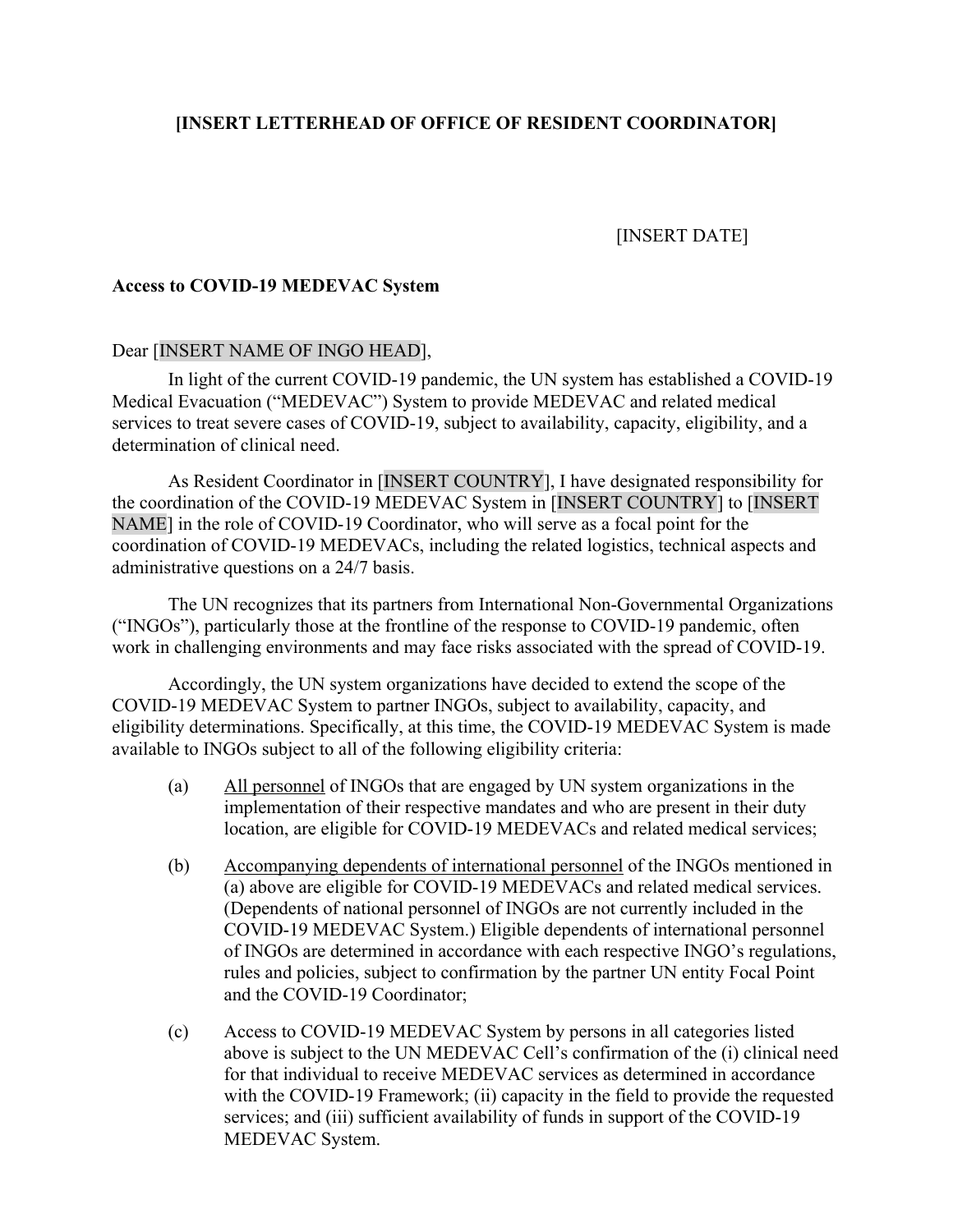As an INGO engaged by a UN system organization in the implementation of that organization's mandate, your organization is included in the scope of the COVID-19 MEDEVAC System, subject to the eligibility criteria (a)–(c) above. Further, access to the COVID-19 MEDEVAC System will be provided subject to your organization's agreement to the following conditions:

- 1. Treatment of COVID-19 patients at the country level remains the first line of defense. Local treatment should be supplemented by the option of COVID-19 MEDEVAC only when the latter is deemed clinically necessary.
- 2. The COVID-19 MEDEVAC System does not supersede any medical evacuation arrangements of your organization and is not intended to replace protective measures to be taken by each INGO in relation to its personnel and their dependents. Instead, these arrangements supplement and complement the measures and actions of each INGO.
- 3. All MEDEVACs and related services, including medical services, are provided to the abovementioned eligible persons on a voluntary basis and are subject to the individual (or his or her legal guardian) signing the enclosed information disclosure consent form and general release from liability form. This form is to be completed by the COVID-19 patient or a guardian and any eligible accompanying non-medical escort, as soon as possible. (Only in cases where the COVID-19 MEDEVAC patient is a minor (under 18 years), will a non-medical escort be permitted to accompany the patient on the MEDEVAC flight.) The form must then be submitted to the COVID-19 Coordinator in the event of the initiation of a MEDEVAC request, and prior to receipt of services.
- 4. Your organization assumes all risks and liabilities in connection with the provision of MEDEVAC and related services, including medical services. In this regard, your organization shall be responsible for resolving, and shall indemnify, hold and save harmless, and defend, the United Nations and United Nations system organizations from and against any claims by personnel of your organization and eligible dependents, including those arising out of acts or omissions of your organization, or of your personnel or their eligible dependents arising in connection with the provision of MEDEVAC and any related services, including medical services, by the United Nations or United Nations system organizations.
- 5. The provision of MEDEVACs and related services, including medical services, is separate from and without prejudice to any existing contractual arrangements between your organization and the United Nations or United Nations system organizations with regard to the implementation of any programmatic or other activities.
- 6. In all cases, and regardless of the treatment location, air ambulance transportation from the international point of departure and ground ambulance transportation from the arrival airport to the treatment facility will be paid from the UN system's central fund dedicated to the COVID-19 MEDEVAC Framework ("central fund").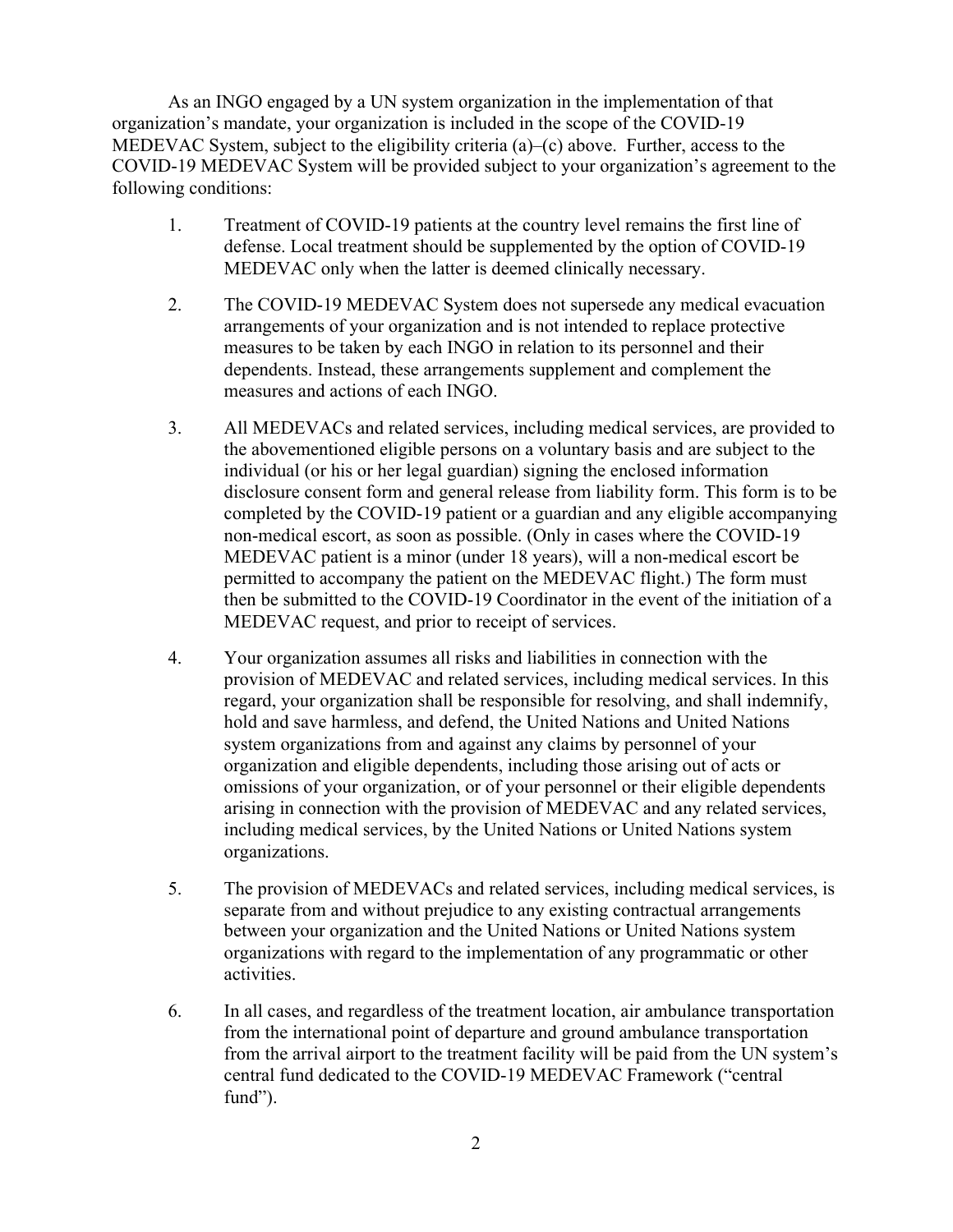- 7. Where patients are treated in medical facilities with which the UN system has or will conclude a formal arrangement for the provision of medical services, the central fund will be used to pay for medically necessary, reasonable and customary medical costs and expenses for services related to intensive and high dependency treatment of COVID-19; and reasonable additional incidental expenses, such as personal and hygiene items (toothbrush, shower gel) telephone/TV, drinks, newspapers, incurred during intensive and high dependency treatment of COVID-19. Cigna, as the COVID-19 MEDEVAC System's designated third-party administrator, will process all invoices for treatment in the initial receiving facility, and pay the hospital directly for the expenses outlined above. Where these payments include elements related to post-intensive and high dependency care, your organization is required to reimburse the UN system for these costs, as soon as possible.
- 8. Where patients are treated in facilities with which the UN system does not have and will not conclude a formal arrangement for the provision of medical services, your organization agrees to pay for all medical services, hospital accommodation costs, and reasonable incidental expenses. Cigna shall receive invoices for such services and shall reroute them to your organization. In such circumstances, your organization will be responsible for the payment of these invoices either through direct payment or existing insurance arrangements at its discretion, as soon as possible.
- 9. In all cases and regardless of treatment location, your organization, either through insurance or other available means, will be responsible for any and all costs after the patient's discharge from intensive/high dependency care, including, but not limited to, other in-patient treatment, outpatient services, room and board during the convalescent period, any applicable entitlements from your organisation, as well as onward or return travel to the MEDEVAC point of origin or elsewhere. Your organization shall also be responsible for all costs incurred by any nonmedical escort, including the costs of international travel and accommodation for the non-medical escort. In the case that the non-medical escort is accompanying a patient who is a minor, the cost of travel in the same air ambulance would be paid from the central fund.
- 10. To facilitate the receipt of such medical services in these facilities by patients of your organization, your organization is required to complete the enclosed Letter of Guarantee and return it to the COVID-19 Coordinator in the event of a MEDEVAC request and prior to the receipt of services.
- 11. Your organization will be responsible for managing all administrative and human resource issues of the abovementioned eligible persons, as well as those of any non-medical escorts, such as family members, who may have accompanied the patient during the MEDEVAC. The United Nations will endeavour to assist as much as possible in this regard. This includes ensuring that the patient and escort have valid travel documentation (e.g. passports). As part of the COVID-19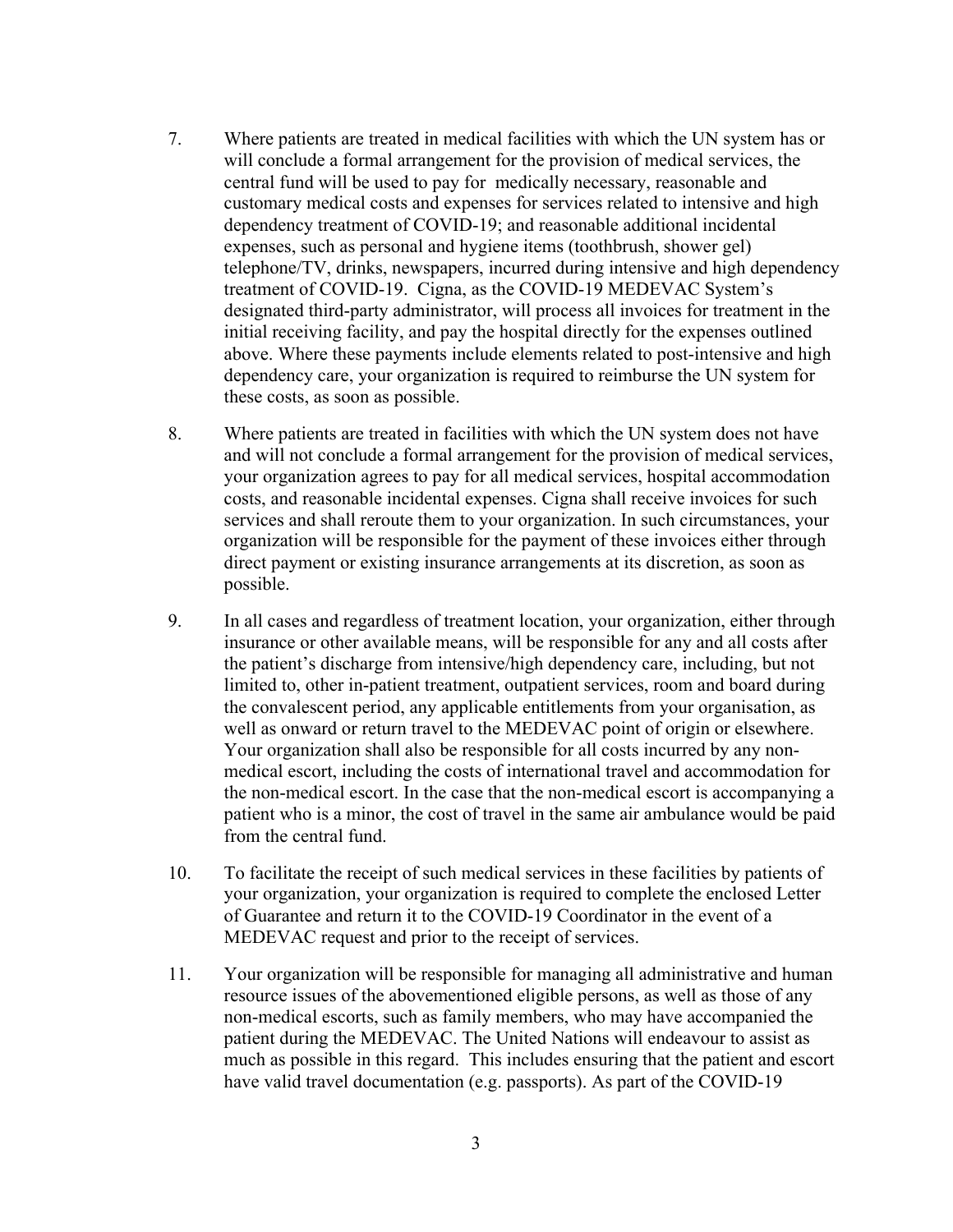MEDEVAC System, the UN system will aim to facilitate the right of entry of the patient and any non-medical escort into the relevant country of treatment.

- 12. Your organization will be responsible for all aspects (including costs) of any repatriation processes (including repatriation of remains), for the abovementioned eligible persons, as well as for any non-medical escorts.
- 13. Your organization's agreement to the following dispute resolution provision:

In the event of any dispute, controversy, or claim arising between your organization and any UN system organization in relation to the provision of MEDEVACs and related services, including medical services (hereinafter referred to collectively as the "Parties" and individually as the "Party"), the Parties shall use their best efforts to settle amicably through direct negotiations, any such dispute, controversy or claim. If these negotiations are unsuccessful, the Parties shall agree on an appropriate mode of settlement.

We would be grateful if you could kindly confirm your organization's agreement with the foregoing by countersigning this letter, below, and returning it to me.

Nothing in this communication shall be deemed a waiver, express or implied, of the privileges and immunities of the United Nations, including its subsidiary organs, which are hereby expressly reserved.

Sincerely yours,

# [INSERT NAME OF THE RESIDENT COORDINATOR]

# **Agreed and acknowledged by [INSERT NAME OF INGO]**

Name of authorized official of partner INGO

 $\mathcal{L}_\text{max}$  , where  $\mathcal{L}_\text{max}$  and  $\mathcal{L}_\text{max}$ 

Position/Title

Date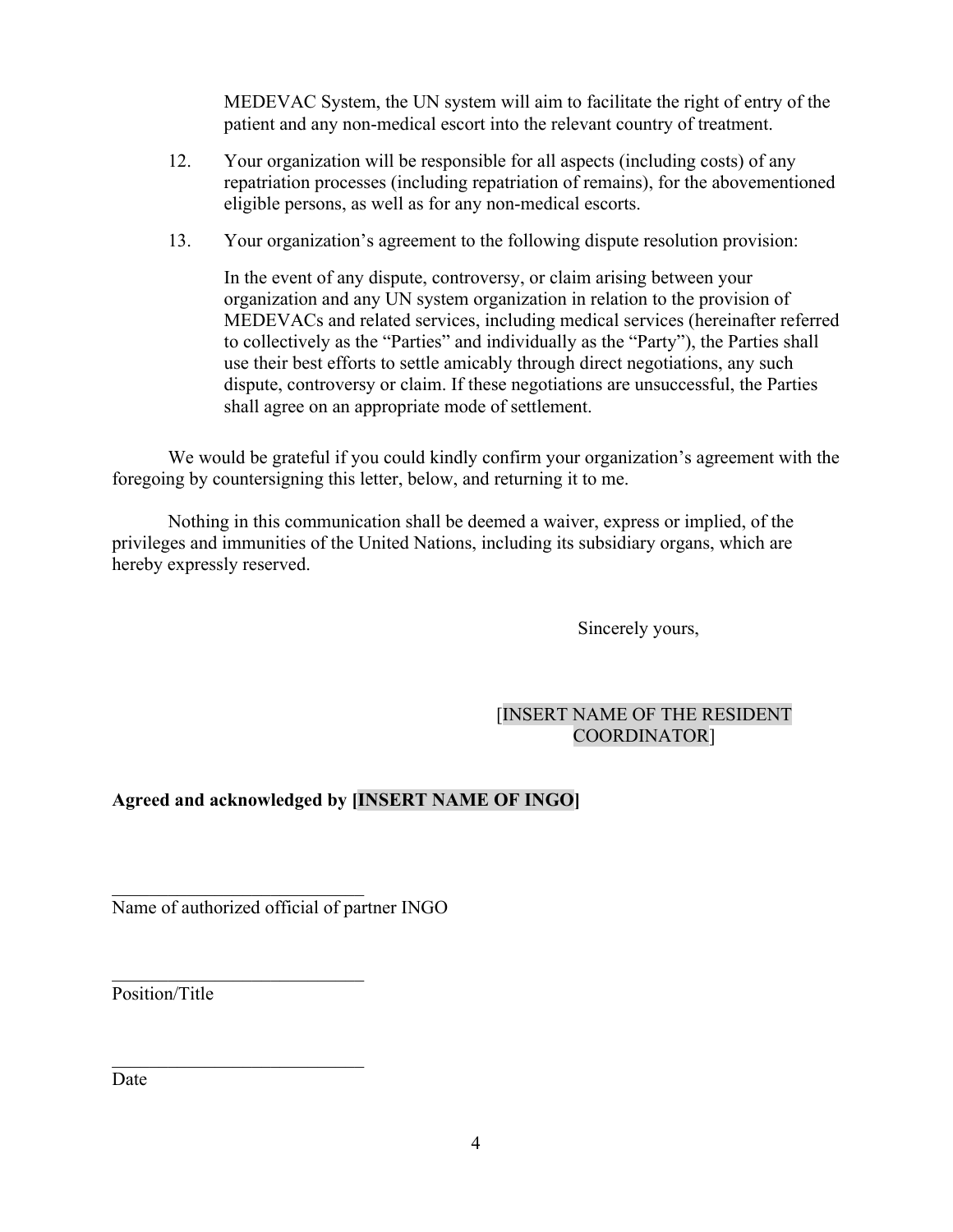Enclosure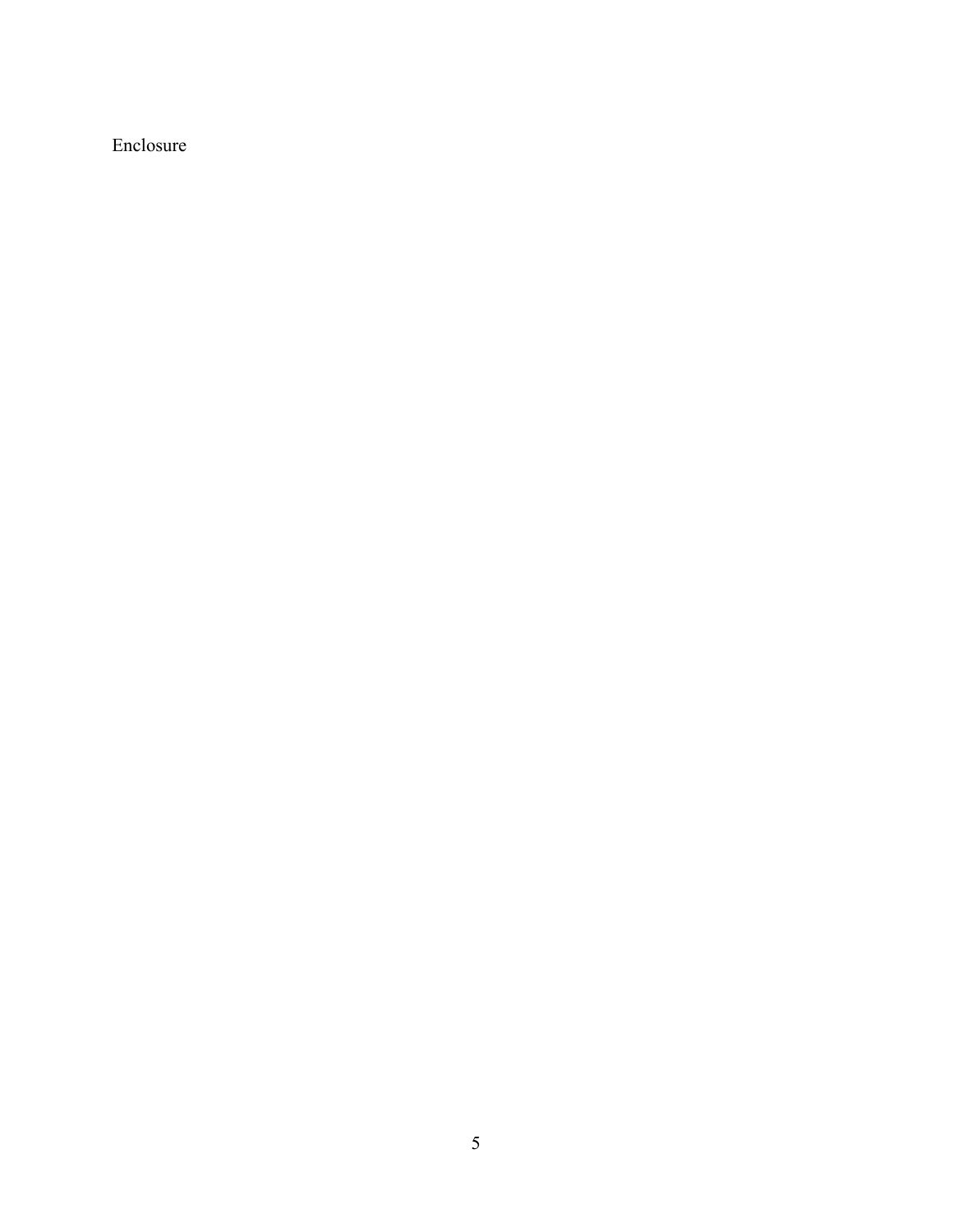# **ATTACHMENT**

## **Notice: All persons, including UN staff members, are required to sign the below Information Disclosure Consent Form as a condition of being provided with COVID-19 MEDEVAC Services by the United Nations**

## **INFORMATION DISLOSURE CONSENT FORM FOR UN COVID-19 MEDICAL EVACUATION (MEDEVAC) SERVICES**

I, the undersigned, hereby agree that my medical records or any information relating to my health status or personal information may be released or transferred, in accordance with applicable national laws, regulations, policies and procedures, to any treating physician(s), medical institution(s), my employer, any UN system organizations involved in the MEDEVAC services, third party service provider engaged by the UN to review, process and issue payments for medical services, and/or relevant national authorities that may be involved in providing or assisting with, or have authority over COVID-19 medical services, in connection with the provision of COVID-19 medical evacuation services by the UN.

(*Complete if applicable*) I am the parent or legal guardian of \_\_\_\_\_\_\_\_\_\_\_\_\_\_\_\_\_\_\_\_\_\_\_ (insert name) ("my child"), and hereby agree to the above-mentioned release or transfer of my child's medical records or information relating to my child's health status for the provision of COVID-19 medical evacuation services by the UN.

| Signature of individual | Name of individual | Employer | Date |  |
|-------------------------|--------------------|----------|------|--|
|                         |                    |          |      |  |
| Signature of witness    | Name of witness    | Employer | Date |  |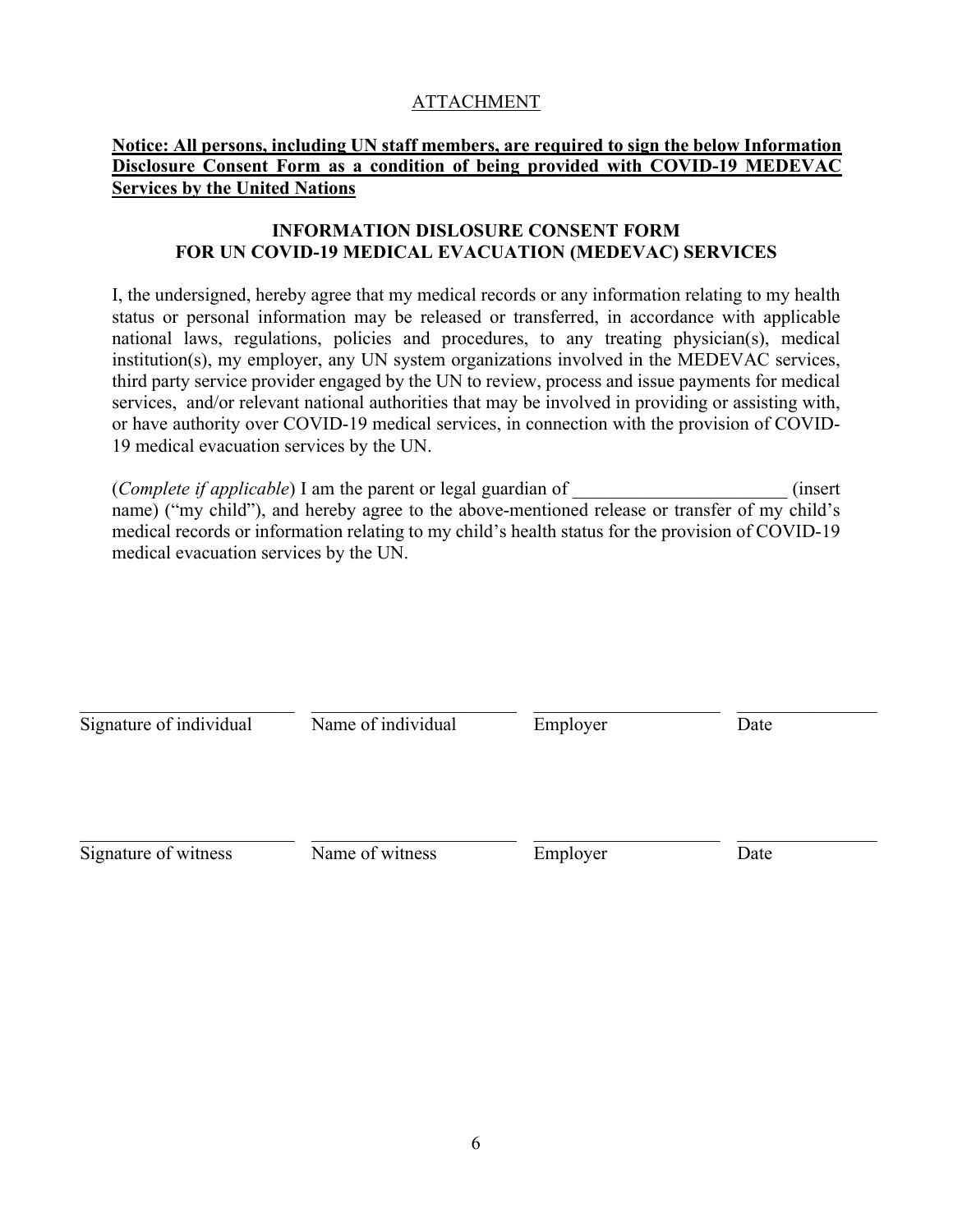**Notice: All persons, other than staff members of the UN or its funds and programmes, are required to sign the below General Release from Liability Form as a condition of being provided with COVID-19 MEDEVAC Services by the United Nations**

# **GENERAL RELEASE FROM LIABILITY FORM FOR UN COVID-19 MEDICAL EVACUATION (MEDEVAC) SERVICES**

I, the undersigned, hereby recognize that my travel on ground and/or air transportation for medical evacuation purposes due to my medical condition relating to COVID-19, as well as all medical care that may be provided to me by the UN, UN entities, UN contractors and/or government authorities and their personnel, is solely for my own convenience and benefit, and may take place in areas or under conditions of special risk. In consideration of receiving such transportation and medical care, I hereby:

(a) Assume all risks and liabilities in connection with the provision of such transportation and medical care;

(b) Recognize that neither the United Nations, nor any of its officials, employees or agents is liable for any loss, damage, injury or death that may be sustained by me during or as a result of the provision of such transportation and medical care;

(c) Agree, for myself as well as for my dependents, heirs and estate, to hold harmless the United Nations and all its officials, employees and agents from any claim or action on account of any such loss, damage, injury or death;

(d) Acknowledge that any air transportation for medical evacuation purposes is not offered as a commercial service or a service for the general public; that the air transportation may be operated in an area of possible hazardous conditions, including hostilities; that the operating air transportation conditions and facilities may not meet International Civil Aviation Organization ("ICAO") or other international or national standards, which could pose special risks for the flight; and my travel on this flight is not covered by the Warsaw Convention and/or Montreal Convention, or related authorities;

(e) Agree, for myself as well as for my dependents, heirs and estate, that in the event that I sustain any loss, damage, injury or death during or as a result of the provision of medical care for which the United Nations otherwise may be found to be liable, such liability, if any, shall be subject to the terms of paragraphs 8 and 9 of General Assembly resolution 52/247 of 17 July 1998, whether or not the medical care is provided in the context of peacekeeping operations and whether or not such terms are otherwise directly applicable by virtue of that resolution;<sup>1</sup>

<sup>&</sup>lt;sup>1</sup> In paragraphs 8 and 9 of its resolution 52/247 of 17 July 1998, the General Assembly:

<sup>&</sup>quot;8. *Decides* that, where the liability of the Organization is engaged in relation to third-party claims against the Organization resulting from peacekeeping operations, the Organization will not pay compensation in regard to such claims submitted after six months from the time the damage, injury or loss was sustained, or from the time it was discovered by the claimant, and in any event after one year from the termination of the mandate of the peacekeeping operation, provided that in exceptional circumstances, such as described in paragraph 20 of the report of the Secretary-General (A/51/903), the Secretary-General may accept for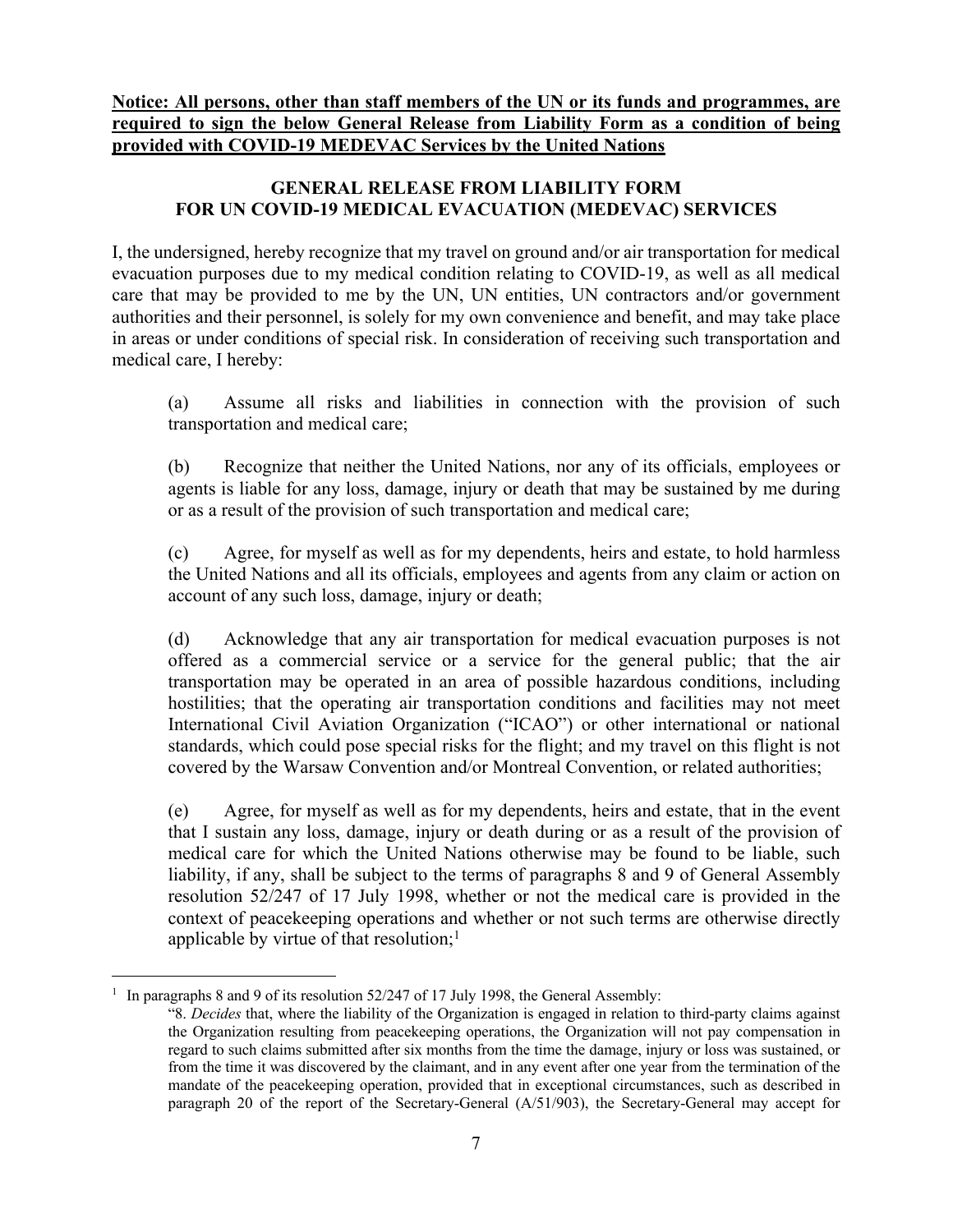(*Complete if applicable*) I am the parent or legal guardian of  $($ insert name) ("my child"), and hereby agree to my child's travel on ground and/or air transportation and to the provision of medical care to my child on the above conditions, in the context of COVID-19 medical evacuation services by the UN.

| Name of individual | Employer        | Date     |      |
|--------------------|-----------------|----------|------|
|                    |                 |          |      |
|                    | Name of witness | Employer | Date |

consideration a claim made at a later date;

<sup>&</sup>quot;9. *Decides also*, in respect of third-party claims against the Organization for personal injury, illness or death resulting from peacekeeping operations, that:

<sup>(</sup>a) Compensable types of injury or loss shall be limited to economic loss, such as medical and rehabilitation expenses, loss of earnings, loss of financial support, transportation expenses associated with the injury, illness or medical care, legal and burial expenses;

<sup>(</sup>b) No compensation shall be payable by the United Nations for non-economic loss, such as pain and suffering or moral anguish, as well as punitive or moral damages;

<sup>(</sup>c) No compensation shall be payable by the United Nations for homemaker services and other such damages that, in the sole opinion of the Secretary-General, are impossible to verify or are not directly related to the injury or loss itself:

<sup>(</sup>d) The amount of compensation payable for injury, illness or death of any individual, including for the types of loss and expenses described in subparagraph (a) above, shall not exceed a maximum of 50,000 United States dollars, provided, however, that within such limitation the actual amount is to be determined by reference to local compensation standards;

<sup>(</sup>e) In exceptional circumstances, the Secretary-General may recommend to the General Assembly, for its approval, that the limitation of 50,000 dollars provided for in subparagraph *(*d) above be exceeded in a particular case if the Secretary-General, after carrying out the required investigation, finds that there are compelling reasons for exceeding the limitation;"